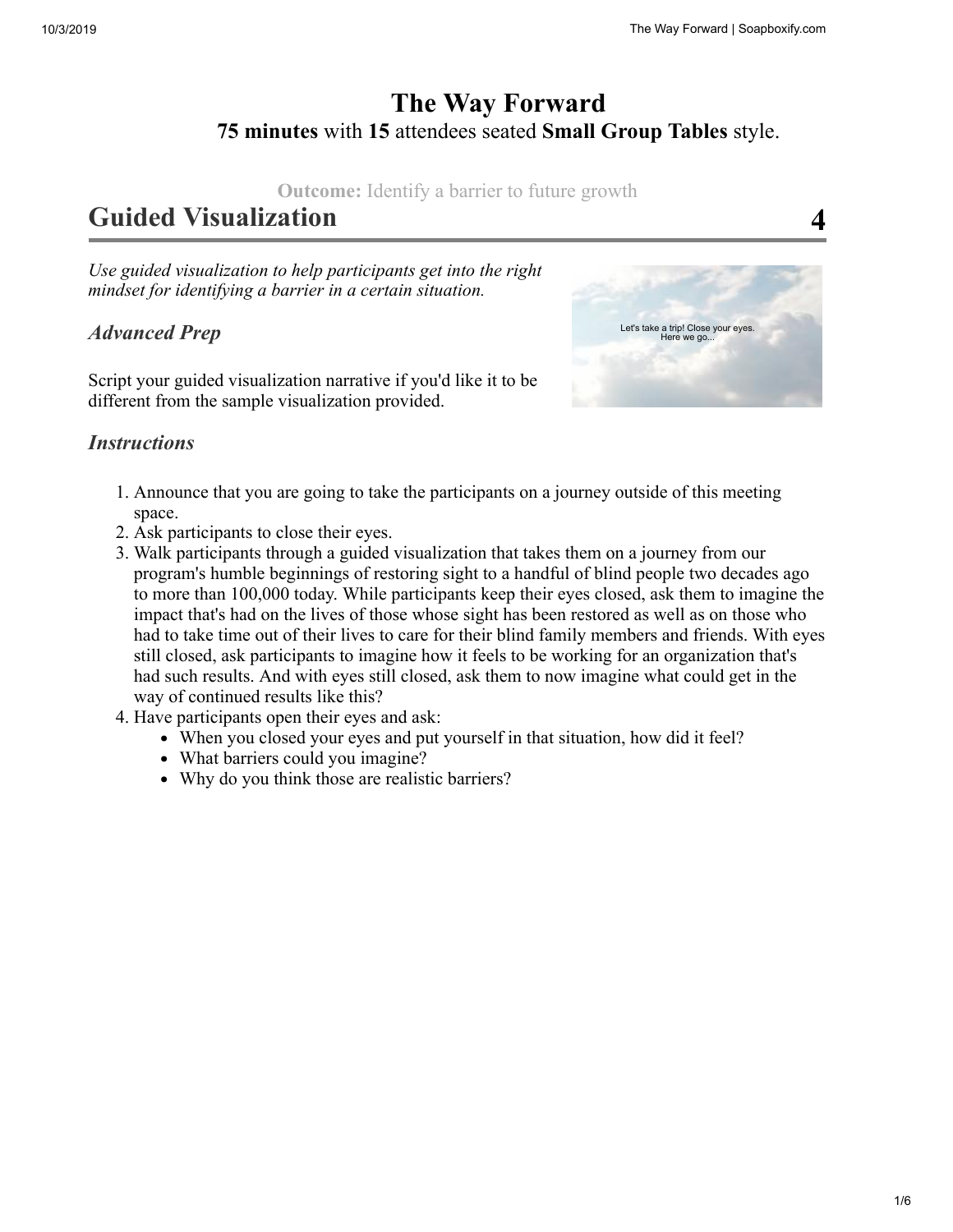# **Lecture 17**

*Inform your participants about the topic in an engaging way can be a simple strategy to share information.*

*Advanced Prep*

Prepare your talking points.

- 1. We're going to return to those barriers you imagined in a moment, but first let's discuss our current array of programming.
- 2. Provide brief overview of the major programs that have been implemented/will be implemented throughout the world over the next 5 years.

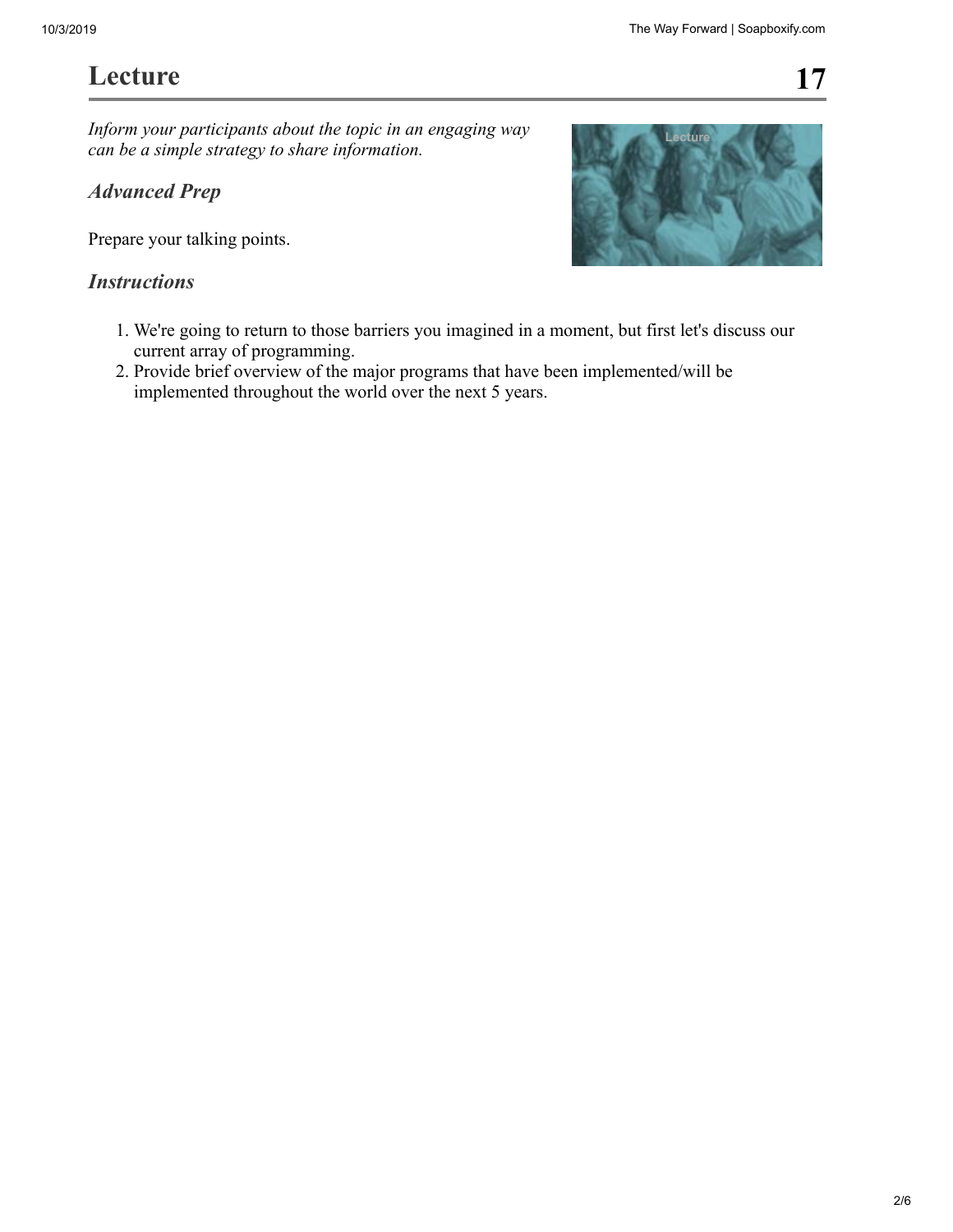# **Force Field Analysis 12**

*Examine factors that are driving and blocking movement toward a goal by creating a force field analysis.*

### *Advanced Prep*

Gather force field worksheets. Prepare examples of forces relevant to your goal. Prepare relevant questions to ask during your discussion time.

#### *Instructions*

- 1. Distribute a Force Field Analysis worksheet to each participant.
- 2. Share the 5-year vision for these global programs.
- 3. Ask participants to think about the kinds of forces that can drive the vision forward, and the types of forces that can prevent, derail or restrain the vision from happening. These can be internal or external.
- 4. Tell participants that they will begin by working on the forces for this vision (enablers).
- 5. Before beginning, give examples of possible enablers.
- 6. Give participants time to brainstorm forces for and against the vision and record their answers on their worksheet. Encourage participants to write down as many forces - both driving and restraining - as possible.
- 7. Tell participants that they will be assigning scores to each force. A score of one would be a weak force that doesn't have much influence while a score of five would be a strong force that has a great impact.
- 8. Give participants time to score each force and record their totals at the bottom of the page.
- 9. Now that participants have completed their individual force field analysis worksheets, ask volunteers to share insights from the activity. Ask some or all of the following questions:
	- What did you note as your biggest factor enabling the vision?
	- What did you note as your biggest factor restraining the vision from happening (barrier)?
	- What strong restraining forces can we weaken in order to make the vision more successful?
	- Based on these forces, should we move forward with this vision?

#### *Materials*

- **Pens:** Not everyone brings something to write with
- **Force Field Worksheet:** A worksheet to support the force field activity. Download it here.

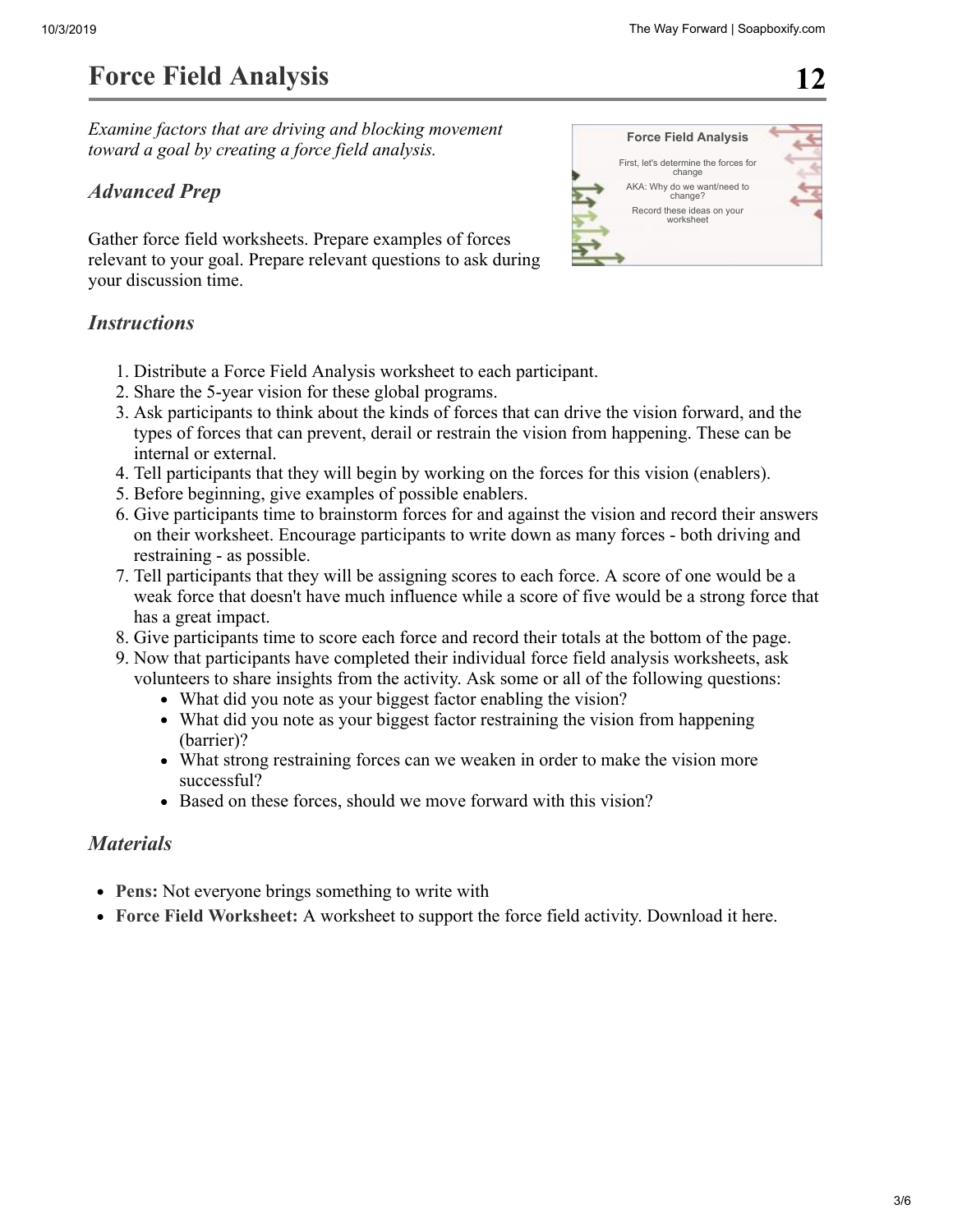#### **Outcome:** Prioritize growth opportunities

# **Would You Rather? 4**

*Kick off a topic by getting participants to think about what they would choose when given only two options.*

### *Advanced Prep*

Create a series of "Would you rather...?" questions related to your topic at hand. For example, if you were conducting a session on time management, one question may be: Would you



rather have the ability to never need to sleep or the ability to be in three places at once?

- 1. Ask participants to stand in the middle of the room. Let them know you will be asking them a series of "Would you rather...?" questions.
- 2. If they would rather take the first option, they should move to the right side of the room. If they would rather take the second option in your "Would you rather...?" question, then they should move to the left side of the room.
- 3. Ask your first "Would you rather...?" question and allow participants a few moments to process their options and then move to the right or left side of the room. These "would you rather" scenarios will be based upon some of the ideas generated in the Force Field Analysis section.
- 4. Ask for several volunteers on both sides of the room to share why they chose that option.
- 5. Ask your next "Would you rather...?" question and repeat the procedures until you've exhausted your "Would you rather...?" questions.
- 6. Explain how this series of questions relate to the concept of prioritization which you'll be focusing on during this session, and then allow participants to return to their seats.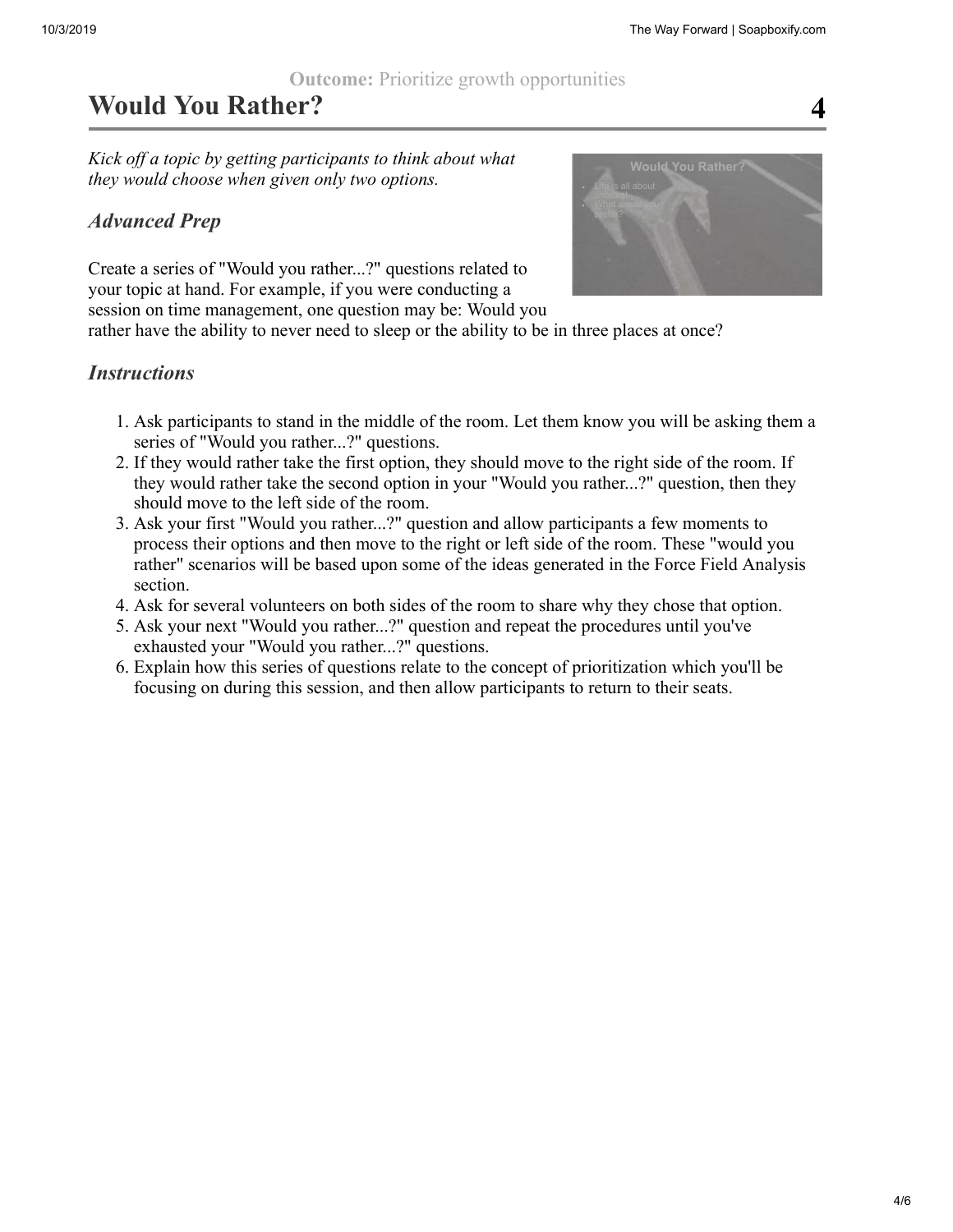*Present content in the format of a Top Five list.*

### *Advanced Prep*

Create your Top Five list. Examples could include topics such as: Top Five Mistakes People Make When..., Top Five Complaints Customers Have About..., etc. Craft your talking points for each of the items on your top five list. When



applicable, use stories, examples, audience participation, and/or guided visualization to help engage your audience.

- 1. Return to all of the potential "enablers" and "challenges/barriers" from the Force Field Analysis.
- 2. Remind participants that we can't do everything, so we need to priorities.
- 3. Review a list of the top 5 initiatives/goals for the next 5 years.